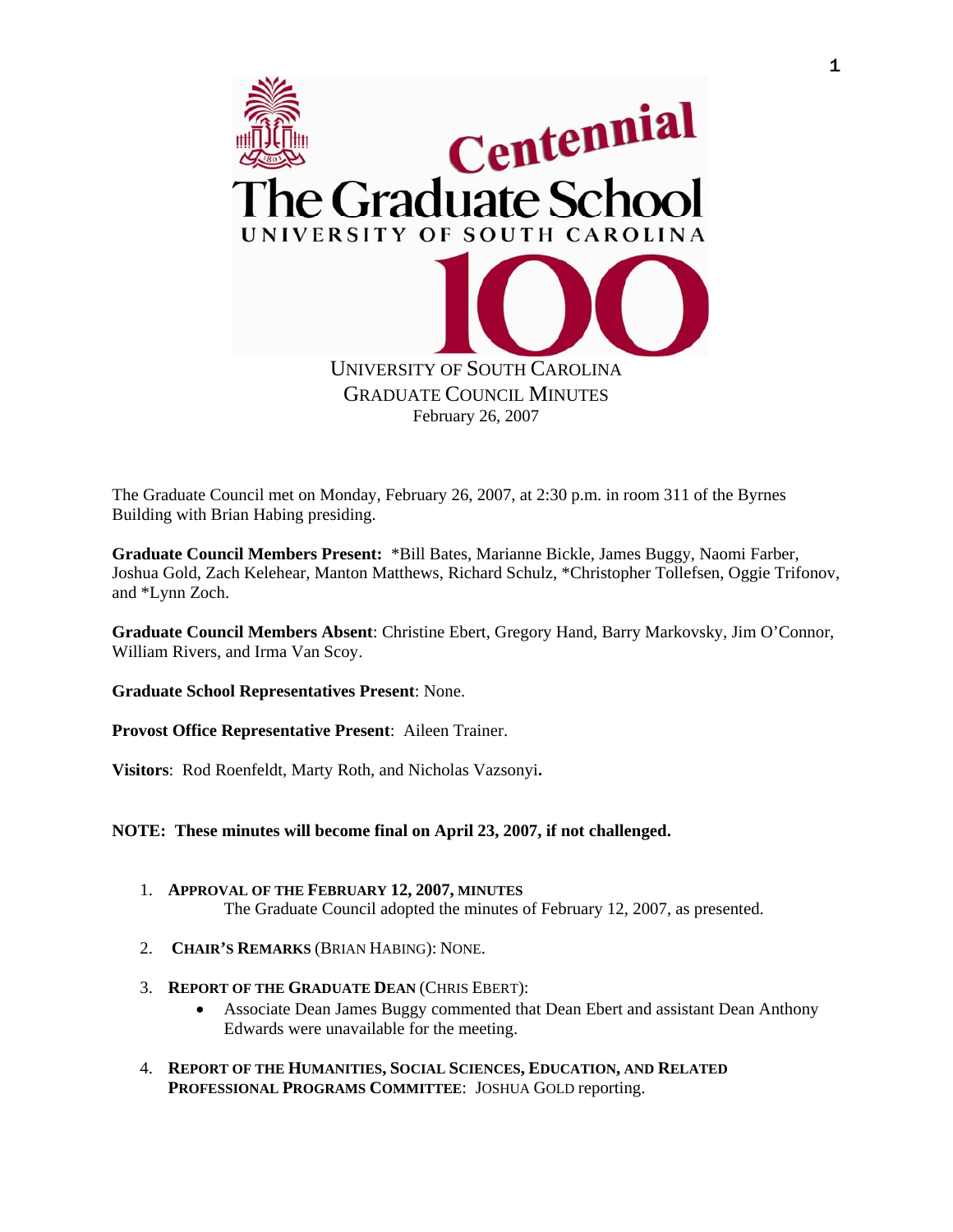MOORE SCHOOL OF BUSINESS

Department of International Business

*Curriculum and Bulletin Changes* 

• Executive International MBA program **[Effective Term: Fall 2007]** 

#### **New Course Proposal:**

IBUS 738 International Business and Sustainable Development (3) An introduction to international environmental and social management issues that affect an organization's sustainable development initiatives.

**[Effective Term: Fall 2007]** 

#### COLLEGE OF ARTS AND SCIENCES

Department of Languages, Literatures, and Cultures

# **New Courses Proposals:**

FORL 776 The Teaching of Foreign Languages in College (2) Basic theoretical principles of foreign language teaching in college. (Required of all graduate assistants. This course will not count toward the 30-hour M.A. or M.A.T. degree.) **[Effective Term: Fall 2007]** 

 FORL 776A The Teaching of Arabic in College (1) Basic practical principles of foreign language teaching in college. (Required of all graduate assistants teaching Arabic. This course will not count toward the 30-hour M.A. or M.A.T. degree.) **[Effective Term: Fall 2007]** 

 FORL 776C The teaching of Chinese in College (1) Basic practical principles of foreign language teaching in college. (Required of all graduate assistants teaching Chinese. This course will not count toward the 30-hour M.A. or M.A.T. degree.)  **[Effective Term: Fall 2007]** 

 FORL 776F The Teaching of French in College (1) Basic practical principles of foreign language teaching in college. (Required of all graduate assistants teaching French. This course will not count toward the 30-hour M.A. or M.A.T. degree.)  **[Effective Term: Fall 2007]** 

 FORL 776G The Teaching of German in College (1) Basic practical principles of foreign language teaching in college. (Required of all graduate assistants teaching German. This course will not count toward the 30-hour M.A. or M.A.T. degree.)  **[Effective Term: Fall 2007]** 

 FORL 776J The Teaching of Japanese in College (1) Basic practical principles of foreign language teaching in college.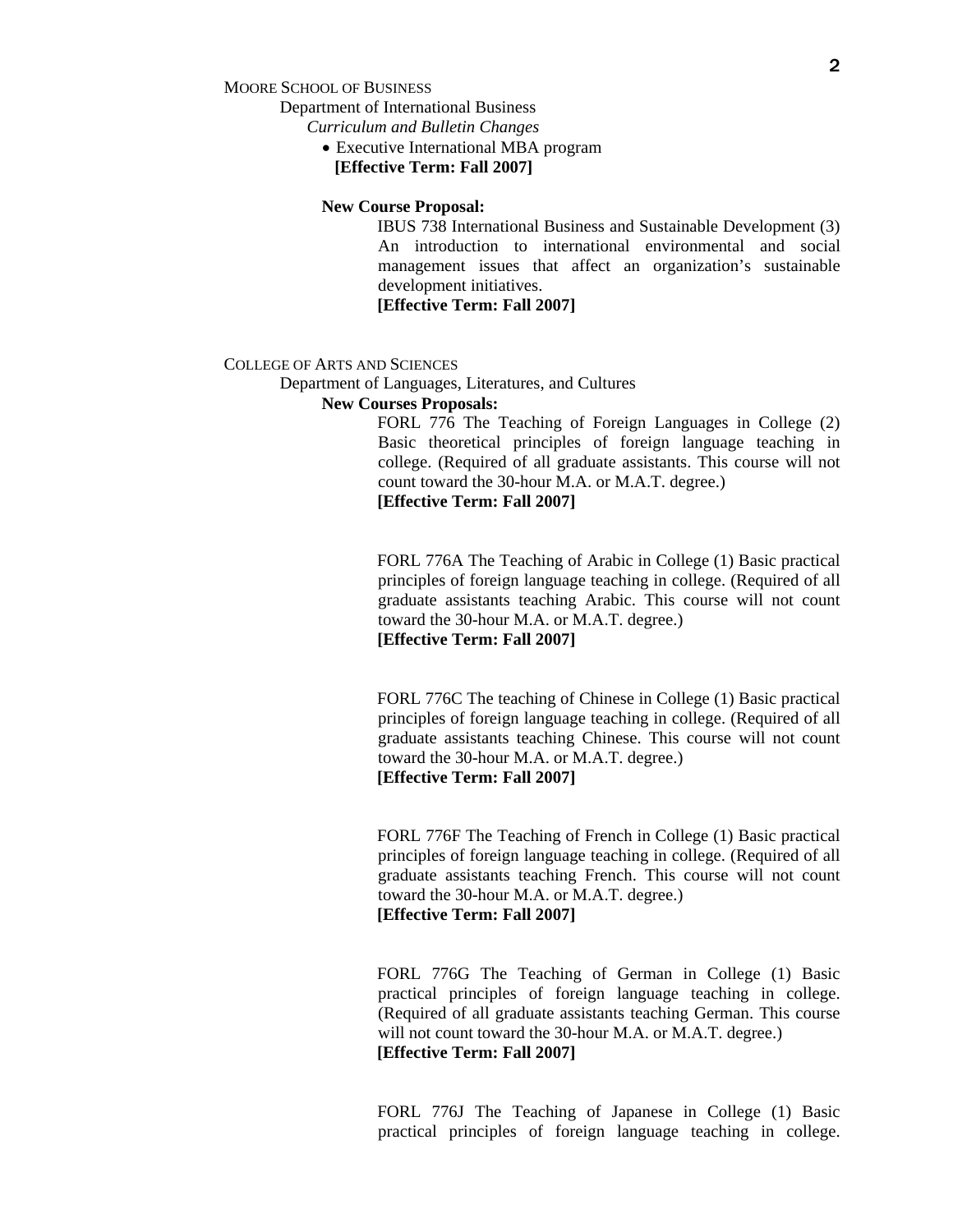(Required of all graduate assistants teaching Japanese. This course will not count toward the 30-hour M.A. or M.A.T. degree.)  **[Effective Term: Fall 2007]** 

 FORL 776L The Teaching of Latin in College (1) Basic practical principles of foreign language teaching in college. (Required of all graduate assistants teaching Latin. This course will not count toward the 30-hour M.A. or M.A.T. degree.)  **[Effective Term: Fall 2007]** 

 FORL 776P The Teaching of Portuguese in College (1) Basic practical principles of foreign language teaching in college. (Required of all graduate assistants teaching Portuguese. This course will not count toward the 30-hour M.A. or M.A.T. degree.)  **[Effective Term: Fall 2007]** 

 FORL 776R The Teaching of Russian in College (1) Basic practical principles of foreign language teaching in college. (Required of all graduate assistants teaching Russian. This course will not count toward the 30-hour M.A. or M.A.T. degree.) **[Effective Term: Fall 2007]** 

 FORL 776S The Teaching of Spanish in College (1) Basic practical principles of foreign language teaching in college. (Required of all graduate assistants teaching Spanish. This course will not count toward the 30-hour M.A. or M.A.T. degree.) **[Effective Term: Fall 2007]** 

 COLLEGE OF MASS COMMUNICATIONS & INFORMATION STUDIES School of Library and Information Science **Course Change Proposal:**  FROM: SLIS 749 Health Sciences Information Resources (3) (Prereq: SLIS 703) TO: SLIS 749 Health Sciences Information Resources (3) (Prereq:

None)

**[Effective Term: Summer I 2007]** 

5. **REPORT OF THE SCIENCE, MATH, AND RELATED PROFESSIONAL PROGRAMS COMMITTEE**: MANTON MATTHEWS reporting.

COLLEGE OF ENGINEERING AND INFORMATION TECHNOLOGY

Department of Electrical Engineering

*Curriculum and Bulletin Changes* 

• M.E., M.S., and Ph.D. Degree Program in Electrical Engineering

**[Effective Term: Summer I 2007]** 

ARNOLD SCHOOL OF PUBLIC HEALTH Department of Health Services and Policy Management  **New Course Proposal:**